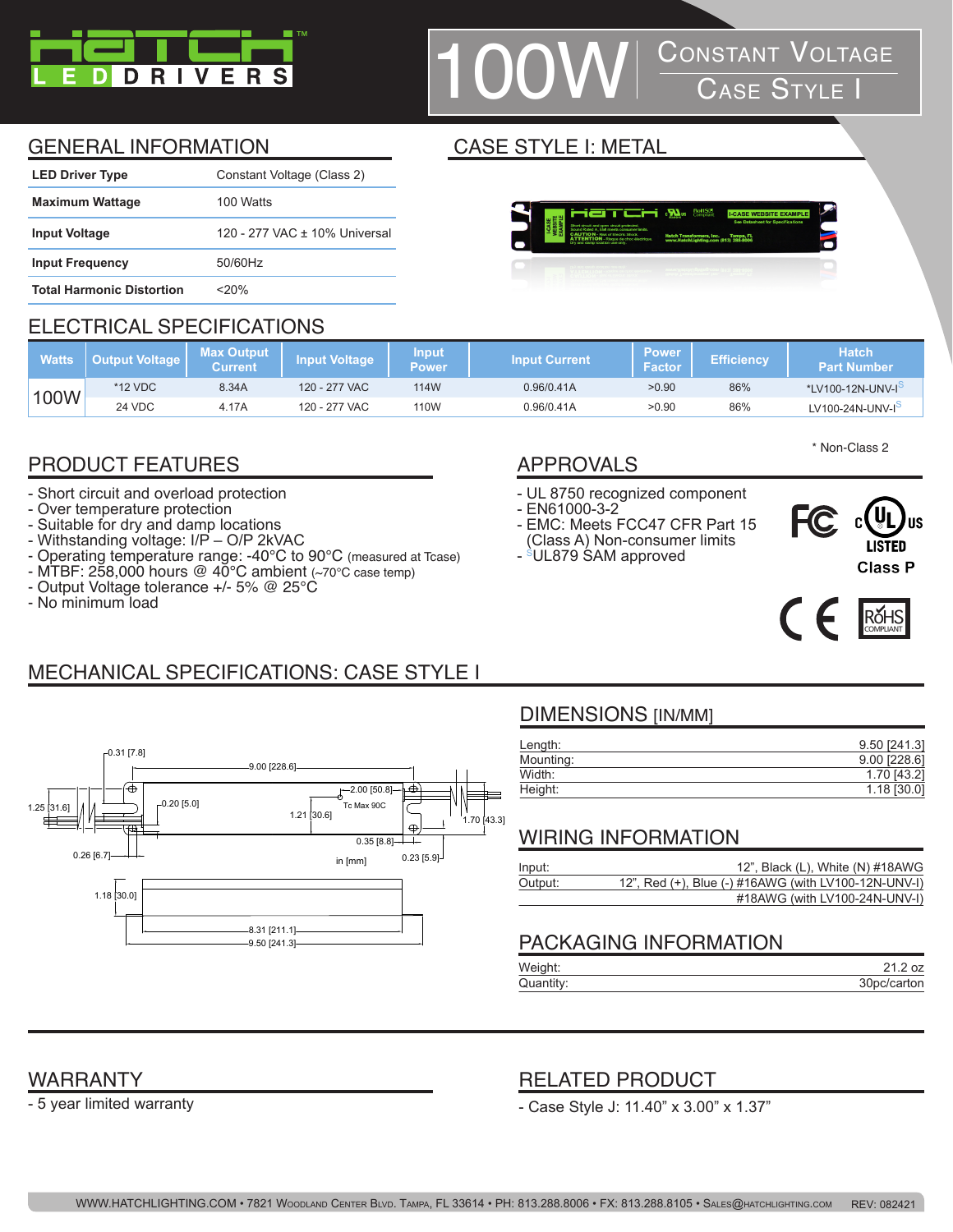

# $\textcolor{blue}{\textbf{OW}}\parallel \frac{\textbf{Consiant Volface}}{\textbf{Case S} \texttt{TYLE I}}$

#### GENERAL INFORMATION CASE STYLE I: METAL

| <b>LED Driver Type</b>           | Constant Voltage (Class 2)    |
|----------------------------------|-------------------------------|
| <b>Maximum Wattage</b>           | 100 Watts                     |
| <b>Input Voltage</b>             | 120 - 277 VAC + 10% Universal |
| <b>Input Frequency</b>           | 50/60Hz                       |
| <b>Total Harmonic Distortion</b> | $<$ 20%                       |
|                                  |                               |



#### PERFORMANCE CURVES





Efficiency and PF measured at 25°C. Measurements made on model LV100-24N-UNV-I.